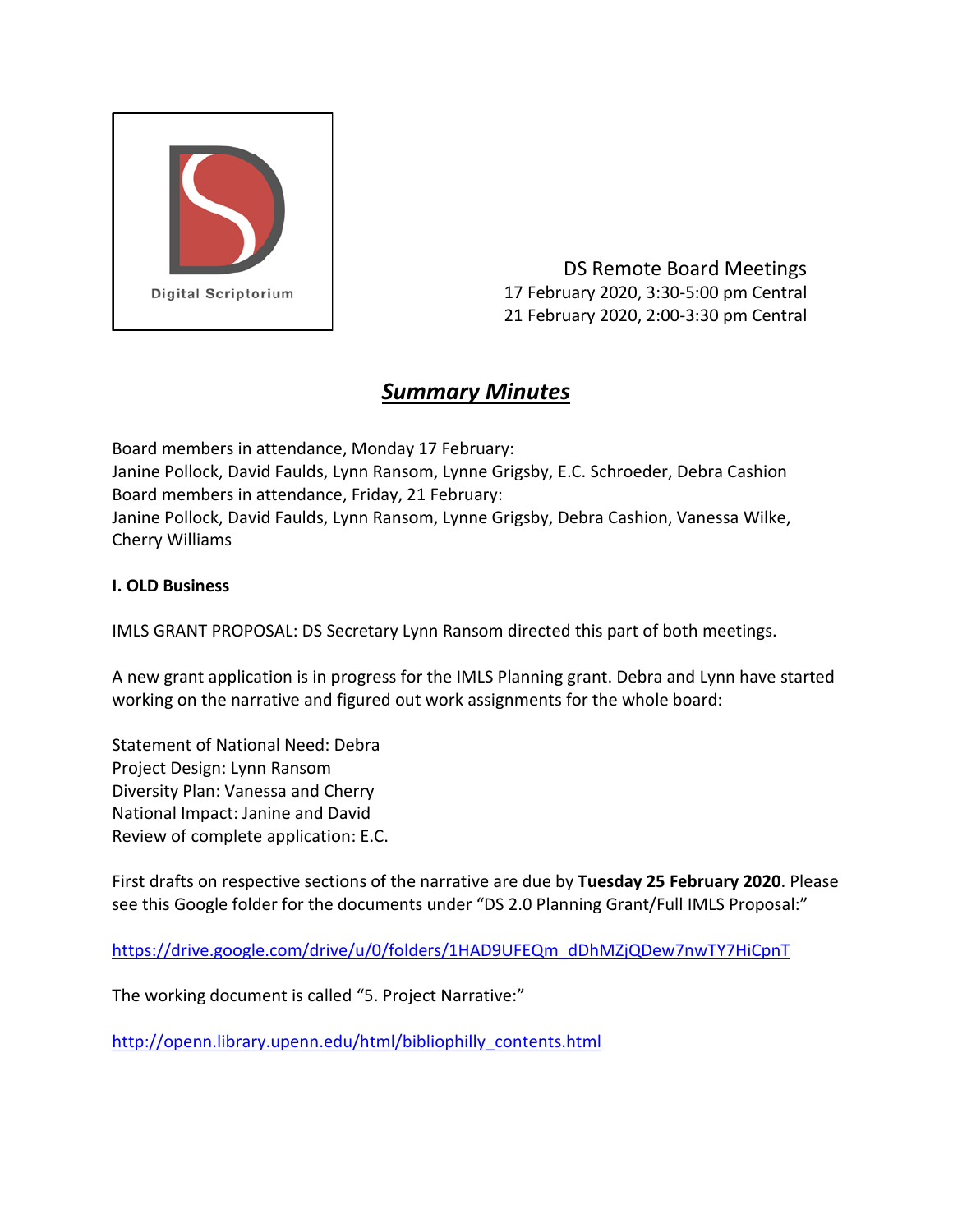People can either write directly into this document, the base text of which is our IMLS Preproposal (displayed in blue ink), or you can make a separate document in the same Google folder: "Full IMLS Proposal," so that other members of the board can refer to your essay. If you write into the document called "5. Project Narrative," please use "Suggesting Mode" to write in Googledocs, as this will track your changes.

For guidance writing drafts please refer to the IMLS "Notice of Funding Opportunity" (NoFo) and "National Digital Infrastructures and Inititatives" report (June 2018), both uploaded to the "Full IMLS Proposal" Google folder. The expected date to send the complete application to Ashley Sands at IMLS for pre-review is: **Wednesday 04 March 2020.** Lynn Ransom will need the final draft ready for submission through UPenn by Wednesday 18 March 2020. The final submission deadline to GRANTS.GOV is: **Monday 30 March 2020.**

### **II. NEW Business**

These matters were discussed at the remote meeting on Friday 21 February:

#### 1. DS Metadata spreadsheet, newly revised version (Lynne Grigsby):

## [https://docs.google.com/spreadsheets/d/1TTQ0Ok2Fj8yKwGnaCTzXkuh3g7p2G1rEy1UI63C3LF](https://docs.google.com/spreadsheets/d/1TTQ0Ok2Fj8yKwGnaCTzXkuh3g7p2G1rEy1UI63C3LFU/edit#gid=553164114) [U/edit#gid=553164114](https://docs.google.com/spreadsheets/d/1TTQ0Ok2Fj8yKwGnaCTzXkuh3g7p2G1rEy1UI63C3LFU/edit#gid=553164114)

Lynne and IT staff at UC Berkeley have revised and improved the metadata spreadsheet for adding metadata to the DS database. This document, called "BatchLoad\_2020.xlxs" has been uploaded to the "DS METADATA" folder in Googledocs. It is also accessible from the DS website:<https://digital-scriptorium.org/about/for-content-contributors/>

Lynne has asked everyone who uses the new metadata spreadsheet to remember to NOT change the labels of the headers or columns, but add records one row at a time. Any member confused by the spreadsheet is welcome to email Debra for help with it.

2. New membership requests from:

Cornell University: Tamar Dougherty[, td372@cornell.edu](mailto:td372@cornell.edu) UCLA: Athena Jackson, [athenajackson@library.ucla.edu](mailto:athenajackson@library.ucla.edu)

Debra was contacted by Tamar Dougherty and has forwarded the email chain to Vanessa, who will help Cornell prepare for new membership, which can't become official until the next annual meeting of DS. David Faulds was in contact with Athena Jackson, the new head of Special Collections at UCLA, who also expressed her interest in joining DS. Debra will forward the email she received from David about it so that Vanessa can go from there to establishing contact with Athena.